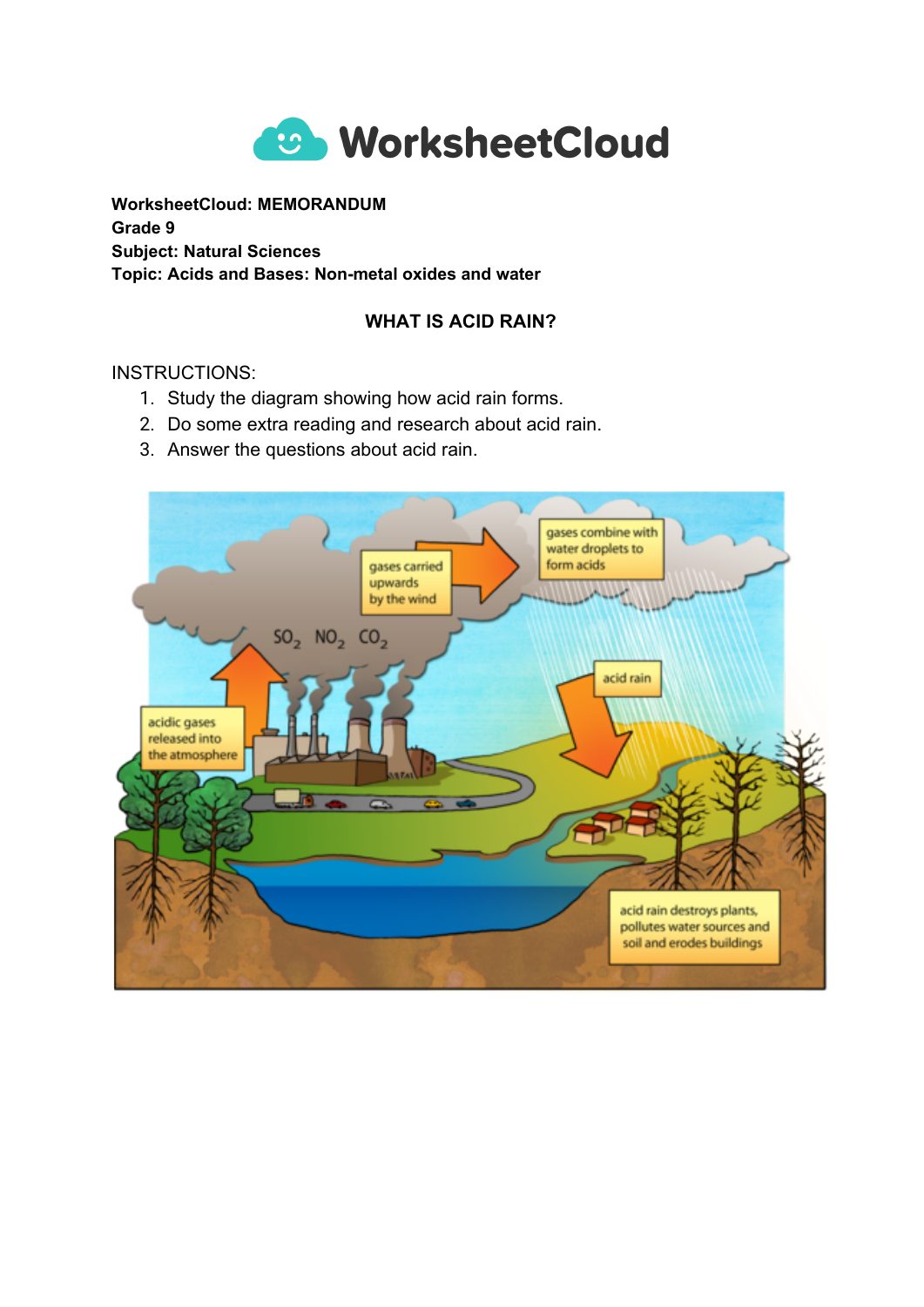## **QUESTIONS:**

Which three gases are shown in the diagram that contribute to the formation of acid rain? Write their names and formulae.

**They are sulfur dioxide (SO2), carbon dioxide (CO2) and nitrogen dioxide (NO2).**

What are some of the sources of these gases? You can do some extra reading about this to help you answer this question.

**The main sources of these gases which contribute to acid rain are from human activity, such as electricity generation in fossil fuel power plants (especially coal), factories emitting smoke and the exhaust fumes from motor vehicles. Acid rain can also occur due to natural phenomena, such as volcanoes which emit sulfur dioxide into the atmosphere. Some processes in the ocean and in wetlands also produce the gases which form acids.**

Write the equations for how two of these gases which you have learnt about react with the water in the atmosphere to form acids.

 $\mathbf{SO}_{2} + \mathbf{H}_{2}\mathbf{O} \rightarrow \mathbf{H}_{2}\mathbf{SO}_{3}$  $\mathsf{CO_2} + \mathsf{H_2O} \rightarrow \mathsf{H_2CO_3}$ 

What are the names of these two acids?

**Sulphurous acid and carbonic acid.**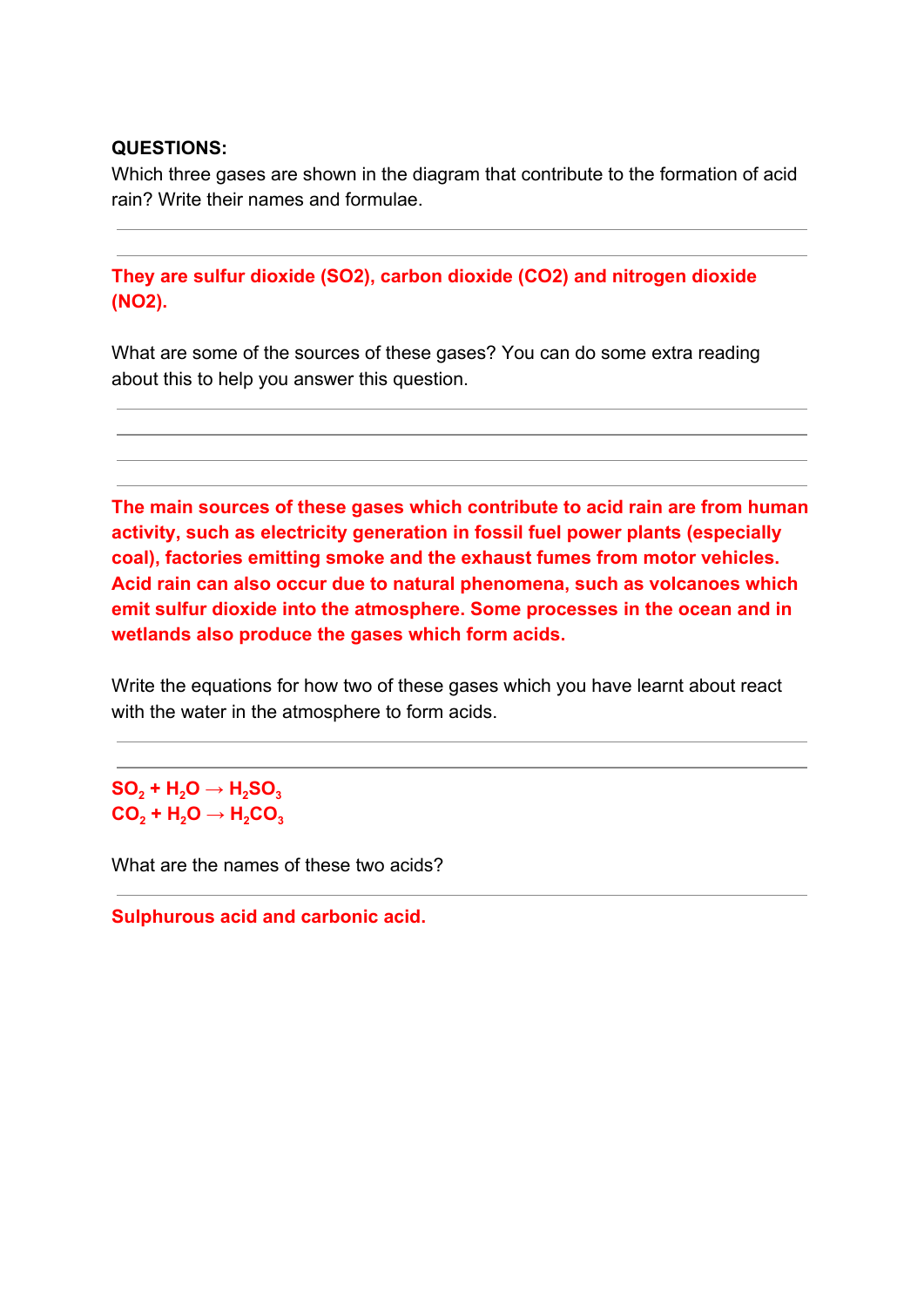What are some of the environmental impacts of acid rain? Study the diagram for some clues and do some extra reading.



**The impacts include:**

- **● damage of plant life, both wilderness areas and also crops, depending on where the rain falls**
- **● the rain leaches into soil and makes it more acidic; this kills microorganisms living in the soil, damages plants further by contaminating soil water**
- **● the rain can fall into various water sources and also run off into water sources such as rivers, lakes and dams; this causes the water to become more acidic; aquatic animals and plants can die; human water sources become too acidic as well**

Acid rain can also damage buildings as it 'eats away' the stone. What property of acids allow it to do this?

**Acids are corrosive and so they can corrode surfaces over time. Factories used to have quite short funnels to let out the smoke, but it was found that this caused many problems in the local towns and cities near the factory as the gases would combine with water in the immediate environment to cause acid rain.**

Factories then started to build much higher smoke funnels so that the smoke was let out high enough to be blown further away. Do you think this is an efficient way to help reduce acid rain? Explain your answer.

**Learners need to justify their answers. They may say that it helps the local environment as the gases are carried further away and therefore do not pollute the town or city that the factory is in or near. But this does not do anything to minimize the acid rain that could potentially form as the same amount of gases are still emitted; they are just carried further away. The acid rain therefore can still form and fall on the vegetation and areas outside of the towns and cities.**